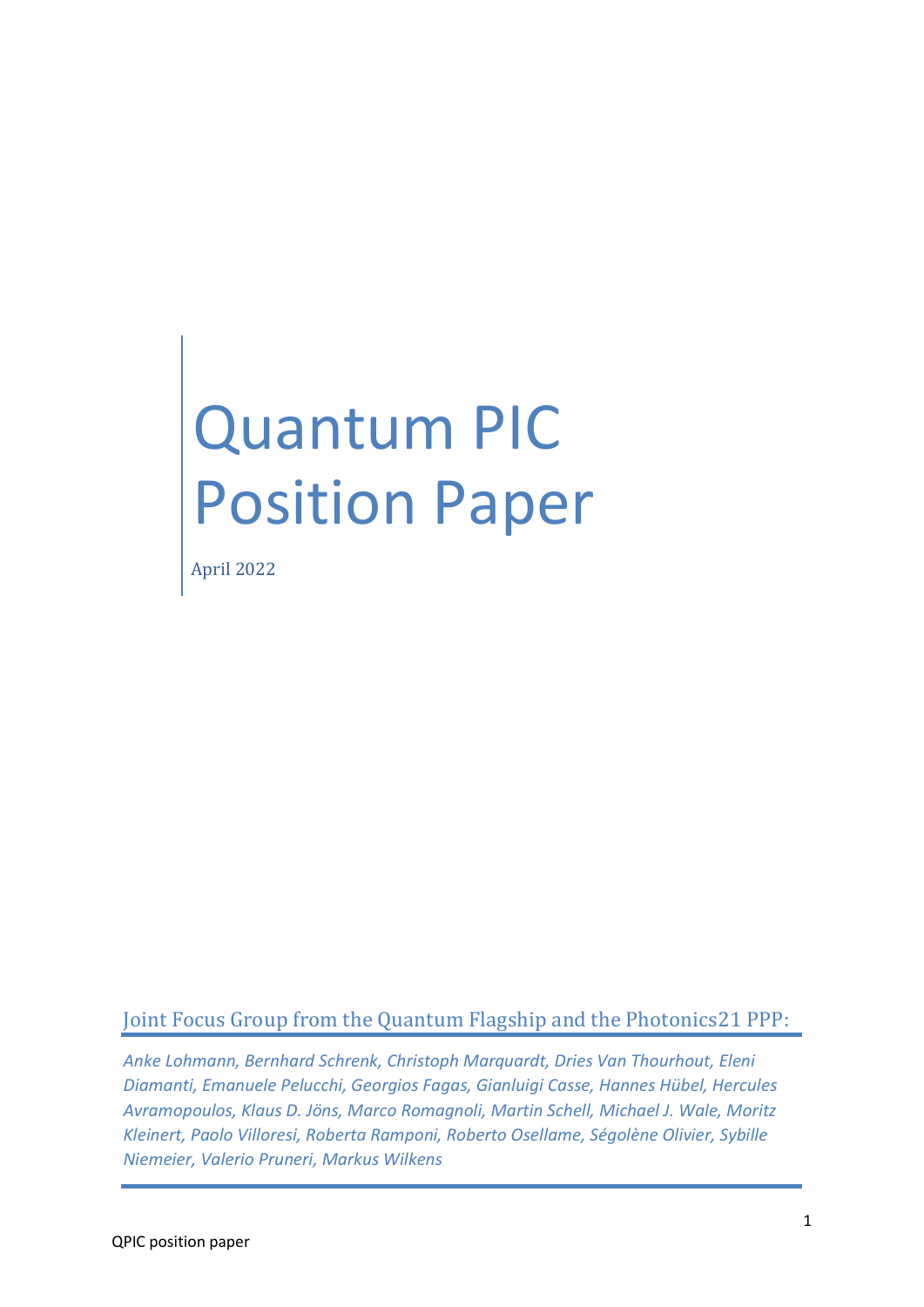#### **Executive Summary**

Modern era technology has been built on our understanding of quantum effects and continued advances in semiconductors, transistors, lasers, organic chemistry, magnetic resonance, etc. Despite quantum mechanics being over one hundred years old, an increasing number of experiments have been devised to test its oddities. Recent discoveries have sparked a second quantum technological revolution, which allows us to exploit the laws of quantum mechanics to increase performance in computation, communication, sensing and metrology. These engineering solutions are known collectively as Quantum Technologies. Quantum computers could offer exponentially faster computing over today's conventional processors to address optimization problems in drug design, risk management and logistics. Quantum communication promises highly secure telecommunications, whilst quantum sensors will establish new medical diagnostic tools, provide resilient navigation systems, allow us to see through fog and underneath the ground, amongst numerous other things not possible at the moment. And, not to forget, quantum technologies will drive scientific discovery, from computing to sensing. These developments will secure Europe's technological future and societal progress.



**Figure 1: Quantum photonic integrated circuit, including non-linear optics (spirals) and quantum light sources (red dots) in nano-beam cavities, quantum memories (rings including ions), and superconducting detectors (strips), as well as active and passive photonic elements (taken from Nat Rev Phys (2021)[: https://doi.org/10.1038/s42254-021-00398-z\)](https://doi.org/10.1038/s42254-021-00398-z)**

Quantum photonics, the applied science describing the generation, manipulation, and detection of single light particles, so called photons, plays an essential role in quantum technologies: either directly utilizing the quantum effects of photons, or indirectly as a carrier of energy or information that enable, probe and interact with quantum states. Without quantum photonics and photonics, quantum technologies would be difficult to implement. Currently, many systems use discrete photonic components, which are expensive, require time and expertise to set up, and lack the robustness required to deploy them in the real world.

These issues need to be overcome to make Quantum Technologies widely deployable and the way forward is through integration, moving from simple laboratory demonstrators to real life technologies. The photonics community has already gained significant experience in integrated photonic systems developed and deployed in telecommunication, which have revolutionized the telecommunication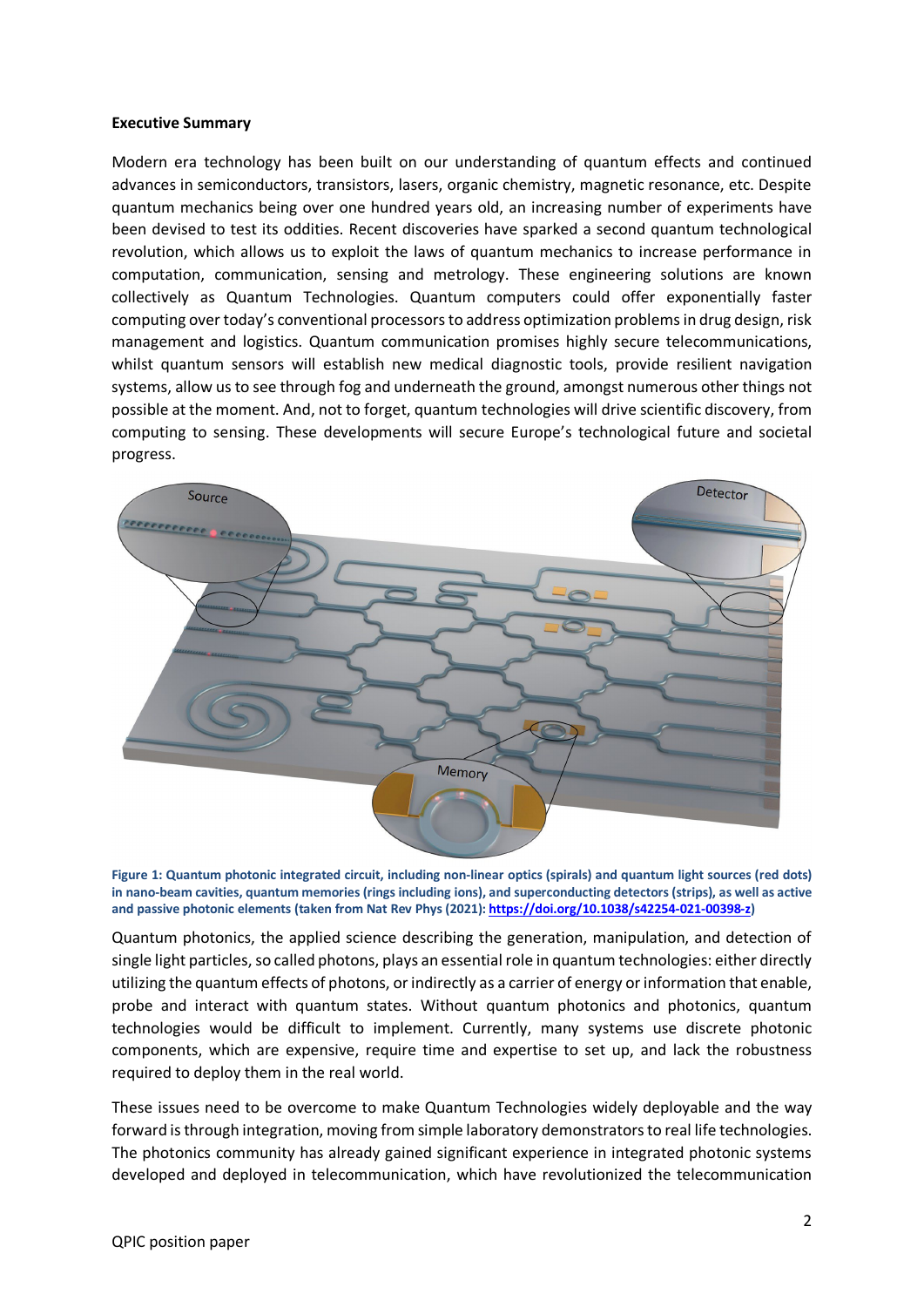industry. Similar advancement could be achieved for quantum technology. Quantum photonic integrated circuits (QPICs), see Figure 1, can harness the current progress of "classical" photonic integration platforms while strongly impacting all pillars of quantum technologies (communication, computation, simulation, sensing & metrology), and foster breakthroughs in fundamental science.

QPICs are in many ways a disruptive key enabling technology similar to semiconductor integration. The latter has been essential for the miniaturization over the last 50 years of powerful electronic devices that have transformed our everyday life (computers, smartphones, internet of things, etc.).

QPICs require the integration of several diverse device functions on the same base platform to drive the miniaturization process and multiply quantum performance. This is a difficult task, requiring collaboration across multiple centers of expertise in academia and industry. It also requires substantial investment that currently is too risky for industry to make. These exceptional challenges for quantum photonics and its applications need to be overcome to place Europe in a leading position in quantum technologies. The need for QPICs is evidenced in various EU funded quantum projects: for example, 12 out of 20 Quantum Flagship projects include photonic integration or have expressed interest in QPICs (see Appendix A).

We recommend a coordinated effort on the following fronts:

- Make QPICs a European priority as a disruptive enabling platform for quantum technologies
- Strongly support the development of materials, devices and components associated with quantum photonic integration through tailored programs
- Promote infrastructures that can address the fabrication challenges for QPICs
- Invest in a significant education effort in creating next generation quantum photonic engineers
- Enable collaboration across Quantum Technologies, QPIC and classical PIC communities

The development of European QPICs will be essential in supporting the EU effort towards an effective quantum revolution: accelerating European innovation, enforcing robust European technological leadership, creating jobs and producing significant societal impacts by joining the efforts of academia and industry.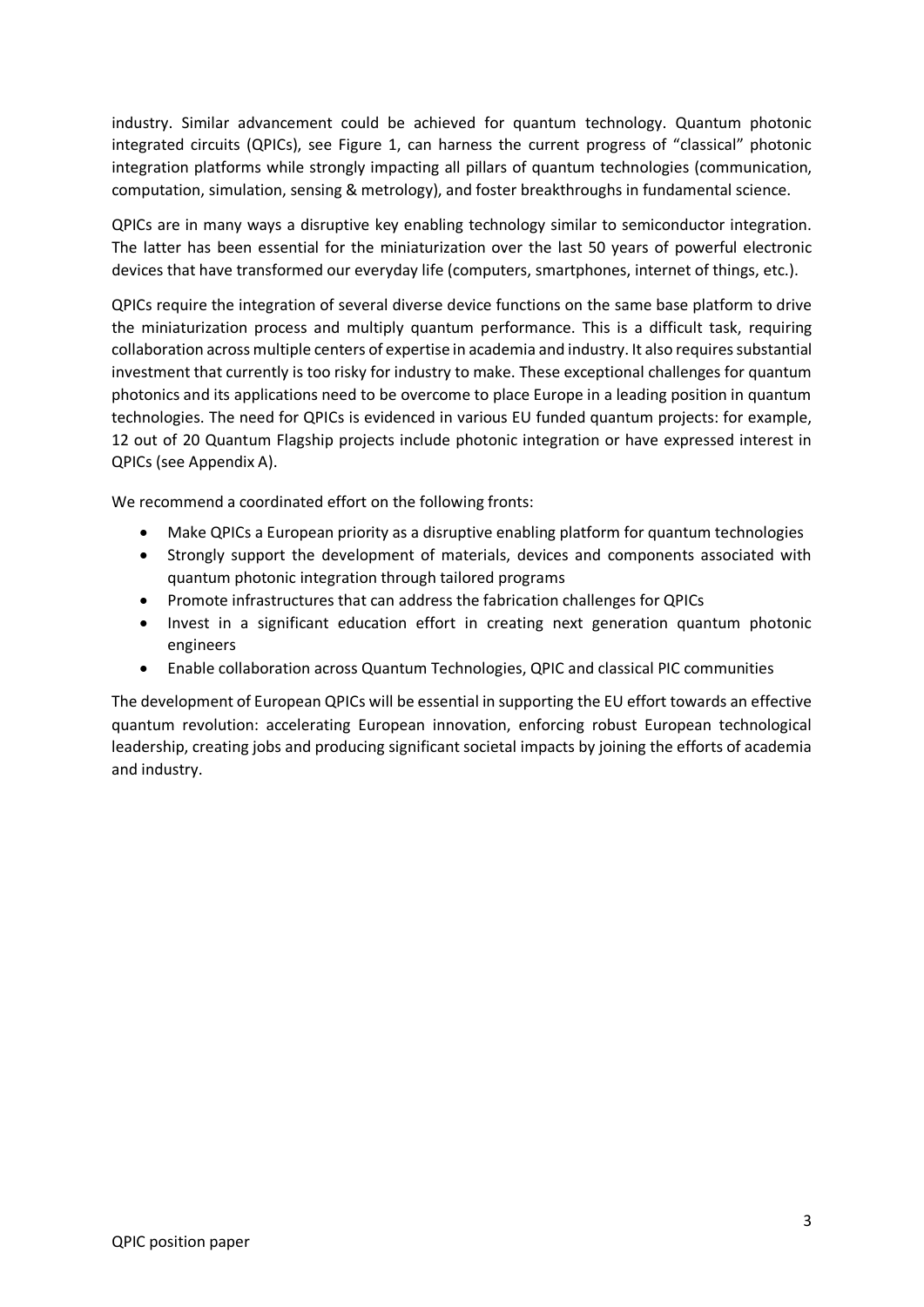# **"Classical" photonic integrated circuits (PICs)**

Photonic Integrated Circuits (PICs) are photonic systems fabricated on planar substrates, often using tools and techniques that are familiar in the semiconductor industry. Photonic integrated circuits have several advantages over discrete photonic systems: small form factor, cost reduction, increased reliability and robustness and highly repeatable and scalable manufacturing. They are widely deployed in optical telecommunications. Current growth in datacentres and internet traffic, together with the deployment of 5G systems and smart sensor deployment in the automotive, MedTech and AgriTech sectors, have spurred a growing effort towards miniaturization of optical components and their largescale integration. These efforts echo the achievements of the electronic industry, which started down this track several decades earlier, and have resulted in several integrated photonic circuit platforms currently deployed in specific markets. Many more research platforms are currently being investigated, given their strong potential in specific applications.

Unlike electronic integrated circuits, which are mostly fabricated on silicon wafers, photonic integration is presently conducted on a range of material platforms having different strengths. PICs typically incorporate many active and passive component functions such as sources, detectors, modulators, waveguides, couplers and nonlinear functions. Furthermore, the breadth of the light spectrum used in a variety of applications ranging from ultraviolet to mid-infrared is difficult to cover with a single platform technology.

Silicon-based photonic platforms play a major role, as they benefit from developments of integrated circuits in the electronic industry and their high-volume capability, with manufacturing on large wafers. III-V semiconductors will also be of major importance, due to their high functionality, including efficient light generation. III-V semiconductor PICs are widely used in telecommunications. Furthermore, we note the value of glasses and polymers, due to their transparent properties, and ferroelectric materials for their efficient acousto-optic, electro-optic and piezoelectric interactions.

Active materials (for light emitters, fast switches and quantum memories) are not available in a pure silicon platform, and solutions are found in hybrid, heterogeneous or compound routes. This has spurred a branching of classical photonic integration technologies into several bespoke platforms for specific applications, with a proliferation of approaches to integrate a variety of materials (III-V semiconductors, 2D materials, lithium niobate on insulator, etc.), device structures (quantum dots, nanowires, etc.) and components (e.g. detectors, modulators, memories, transceivers).

# **Why "quantum" photonic integrated circuits (QPICs)? Current implementations**

Photonic platforms can leverage developments in PICs and advance efforts in quantum photonic applications, providing an opportunity to accelerate the development of quantum technologies. Indeed, many envisioned quantum photonics applications require photonic integration to move from simple laboratory demonstrators to real-world technologies, demonstrated in realistic application scenarios in co-existence with classical solutions. In particular, QPIC platforms will have a strong impact on:

#### Quantum Communication

The classical optical communications sector has been a heavy user of photonic integrated circuits for many years. This will form an excellent basis, though the demands from quantum communication are much more stringent. For example, quantum communication, in which signals cannot be amplified to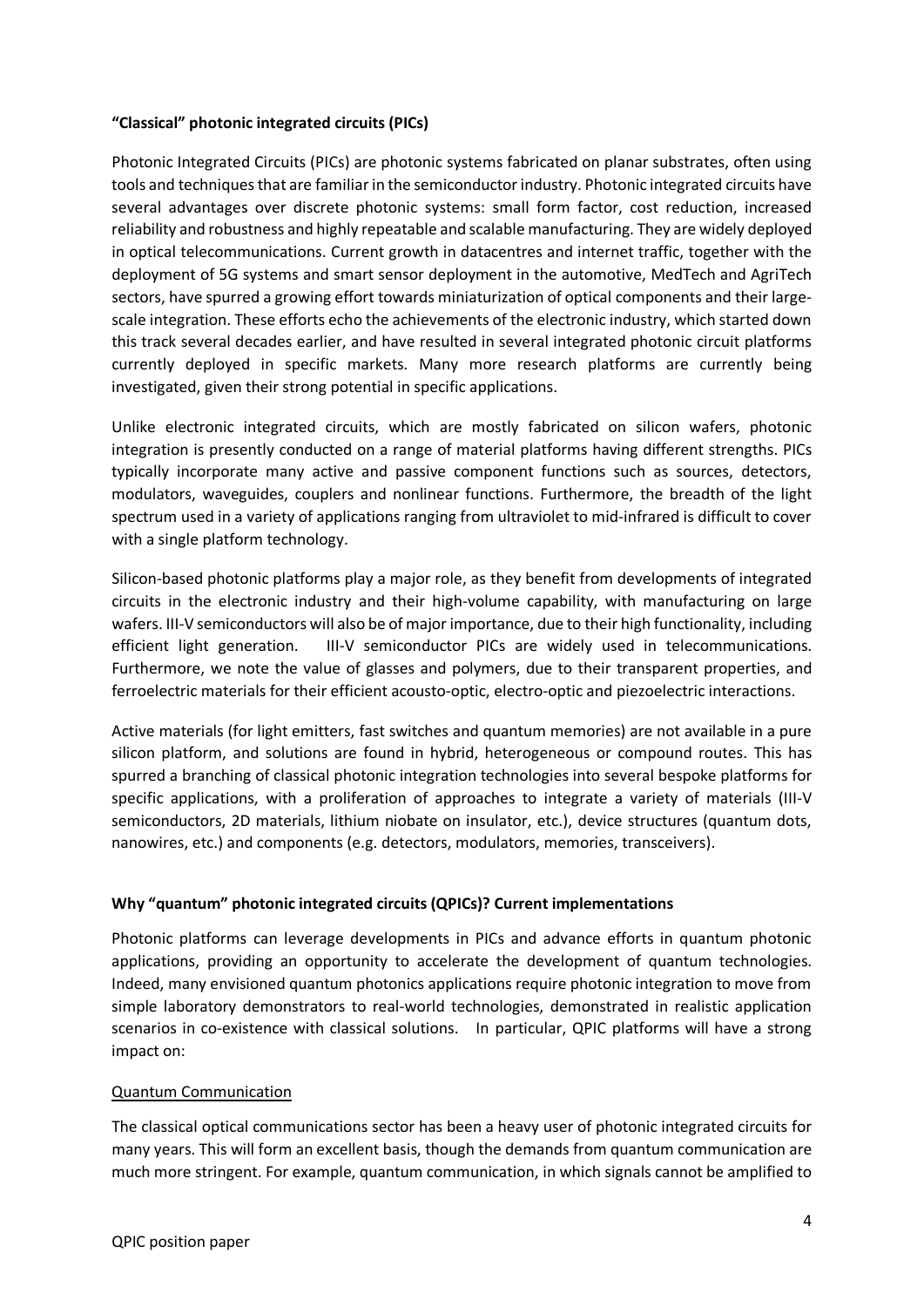mitigate transmission losses, requires extremely low-loss circuits and efficient light generation and detection units compared to traditional optical communication.

Quantum communication can be presently classified into two main families, that are largely overlapping in terms of leading photonic integration requirements: quantum cryptography and authentication (e.g. quantum key distribution, QKD) and distributed cloud computing over a quantum internet.

In both cases, there are a number of recent internationally funded projects (including through the Quantum Flagship) based on the transition from discrete and bulky tabletop devices to compact integrated systems. Since the projects are still in the early stages of development, the focus is on much-needed integrated optics to create on-chip platforms for terrestrial and free-space quantum networks and repeater nodes, with integrated quantum light sources, coherent receivers, routers, micro-optical elements, and various other necessary components.

Challenges include the need for ultra-low loss integrated platforms (very important), coupling of external interfaces such as optical fibres or electrical contacts, sometimes at cryogenic temperatures, large-scale testing, and integrating quantum memories. Efficient photonic integration of frequency conversion (ideally in a way that preserves polarization-based single-photon encoding) will be necessary for entanglement of quantum nodes over long distances. Quantum repeaters are a particular challenge, since they are required to maintain photon entanglement. Different proposals exist for the implementation of quantum repeaters, all at an early maturity stage: photon pair sources (e.g. parametric down-conversion sources), multi-mode memories, linear optical interferometers, photon number resolving detectors and frequency converters are all examples of enabling photonic devices.

Furthermore, the programmability and management of the technological solutions will also be relevant for enabling dynamic quantum networks. This improves their adaptability and smooth integration in current infrastructures while satisfying the requirements of transmission of quantum signals over optical networks in coexistence with conventional signals. This is an essential requirement that enables wide deployment of the technology. Therefore, this issue needs to be considered early

in the development and design of QPICs.

Typically, QPIC efforts for quantum communication are concentrated on silicon-related, InP-based or hybrid platforms, possibly in spectral regions not used in conventional optical communications. Development is underway towards greaterintegration of electronics and photonics on single platforms, for example, to handle increased clock rates and the relevant (classical) computational overhead. Indeed, photonic integration is vital in the development of quantum communication, as it allows scalable deployment. Figure 2 shows the realization of a QKD state generator on



**Figure 2: a) shows the scheme of the QKD state generator system and b) the integrated chip including connectors (taken from Quantum Physics (2019)[: https://doi.org/10.48550/arXiv.1907.10039\)](https://doi.org/10.48550/arXiv.1907.10039) . c) Photonic circuit with hybrid integration of transceivers for CV- and DV-QKD, including InP based single photon detectors (courtesy of HHI)**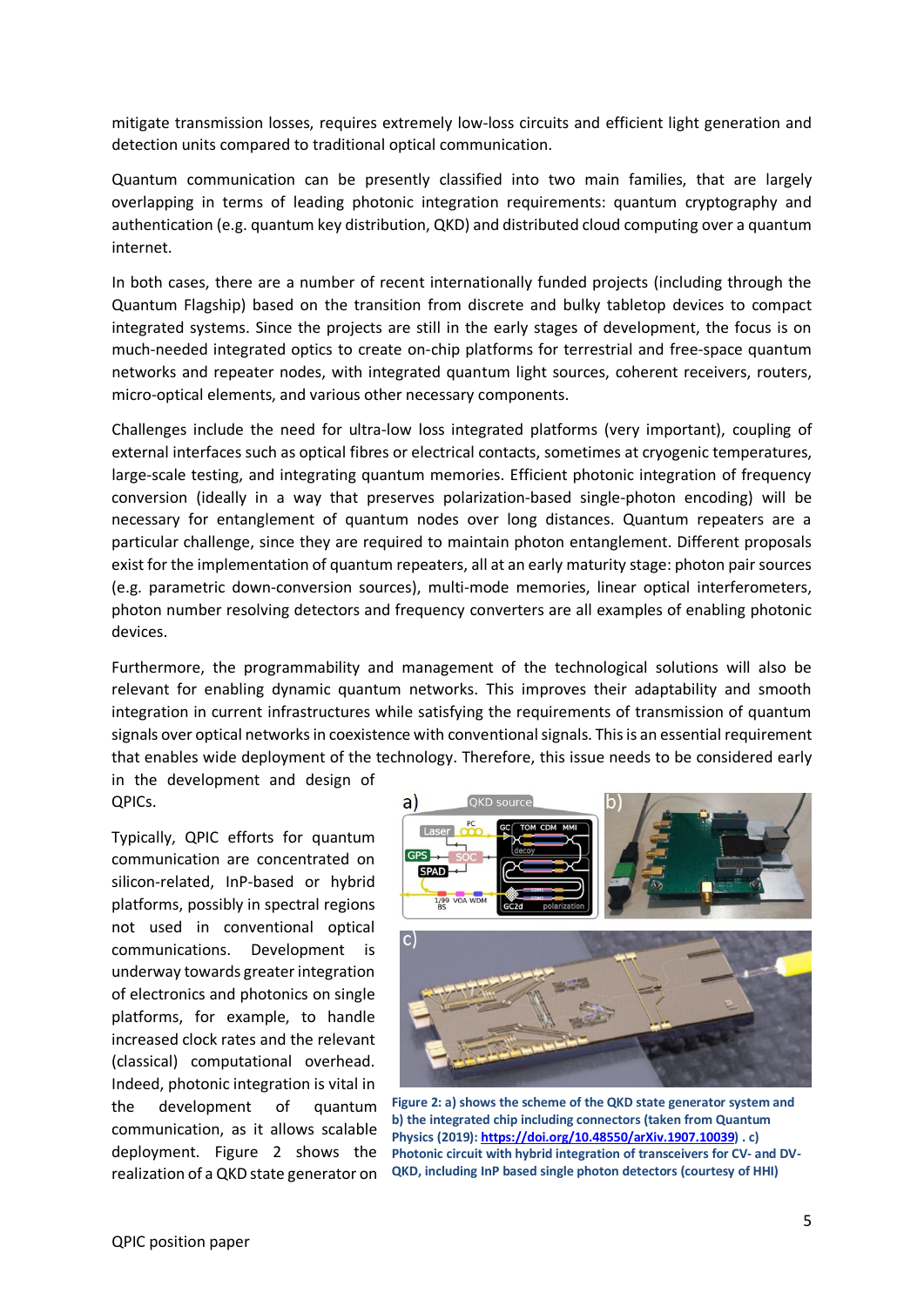a silicon integrated platform, as well as the hybrid integration of transceivers for continuous variable and discrete variable (CV- and DV-) QKD. Significant impact is expected in the field of secure space links and communications, as well as in quantum random number generators, where integrated photonics offers apparent advantages in terms of physical footprint, energy, stability, and manufacturability over their discrete counterparts. Equally, traditional fibre-based networks (e.g. passive optical networks or even metro optical networks) can benefit from quantum communications, provided that both classical and quantum techniques can share a common deployed infrastructure.

#### Quantum Computation

Essential requirements for any type of quantum information processing (QIP) are a high degree of control over the information carriers and the decoupling of these carriers from their environment. Among the many physical realizations of qubits currently under investigation, photons have a special position, since they interact only weakly with transparent media and little with each other, which makes the information they convey robust against decoherence. In addition, photons have many degrees of freedom that can be chosen for encoding quantum information, including the possibility of using continuous quantum variables.

However, in the context of circuit-based QIP, deterministic two qubit quantum gates require strong nonlinear interactions or measurement-based nonlinearities that are difficult to realize on the photonic platform. These challenges have not hindered a number of experimental demonstrations of quantum photonic functionalities using optical table-top components. Some of these functionalities have been successfully transferred to QPICs on various material platforms. These achievements were perceived by the scientific community as crucial milestones for the advancement of photonic quantum computing. It is worth noting that photonic integration for QIP has already gone beyond demonstrators to establish quantum circuit platforms, see for example glass platforms for boson sampling as shown in Fig 3.



**Figure 3: Boson Sampling experiment with integrated photonic circuits of different mode numbers (taken from Nature Photonics (2014)[: https://doi.org/10.1038/nphoton.2014.135\)](https://doi.org/10.1038/nphoton.2014.135)**

Beside circuit-based QIP, specific architectures have been developed that are more suitable for a photonic path to quantum computing. 'One-way' or 'measurement-based' quantum computing with cluster states (both in discrete or continuous variables) fits nicely the implementation on a QPIC. Examples of quantum computing companies pursuing this approach are US-based PsiQuantum, Canada-based Xanadu and the European based QuiX, which has commercialised a PIC-based 12-mode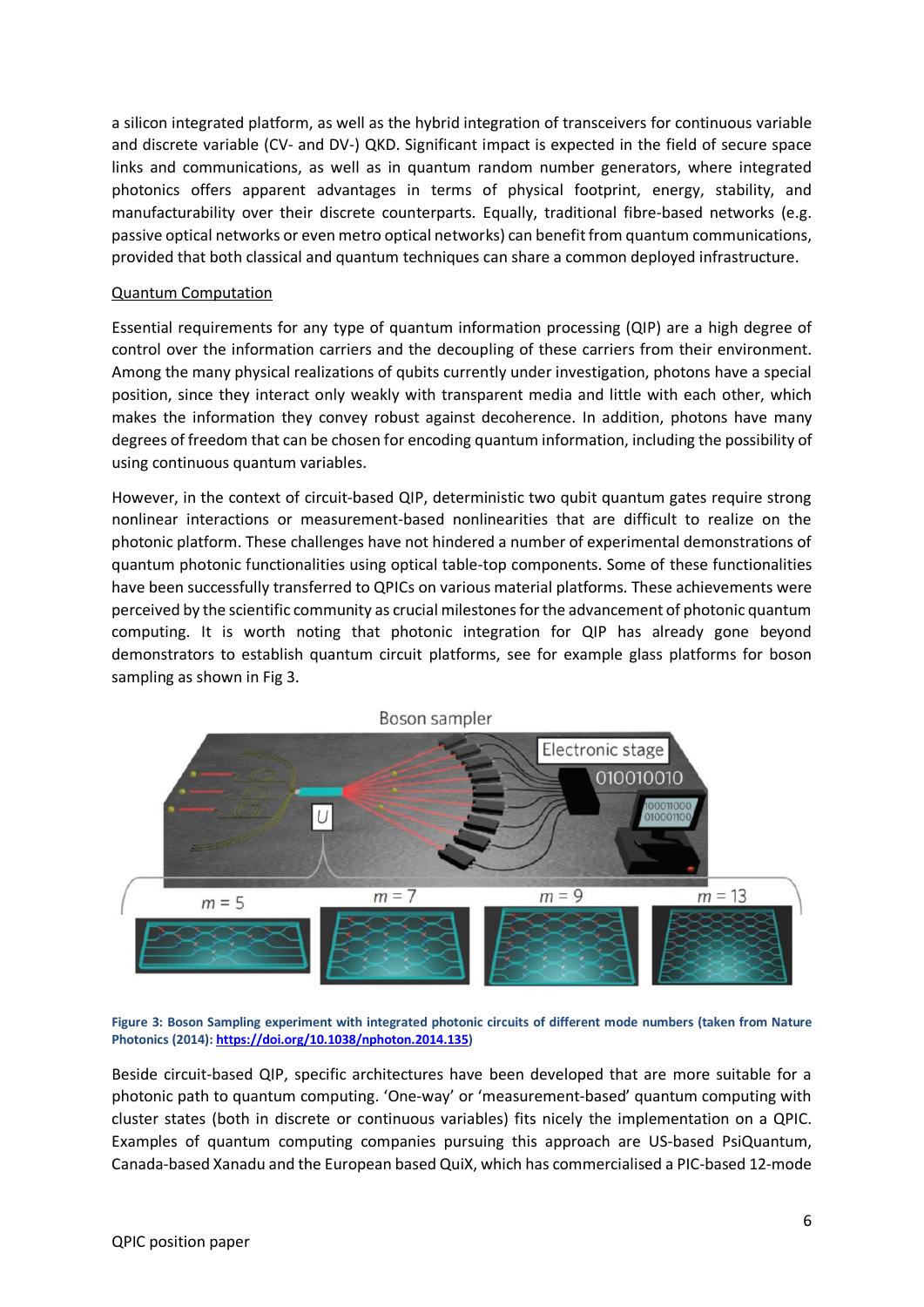quantum photonic processor. Such an approach has the potential to leap-frog other platforms on the path to a quantum computer with millions of qubits.

QPICs are essential for QIP as they provide many key features, including scalable and reconfigurable architectures, small system footprint, enhanced light-matter interaction when needed, high stability of optical elements and direct, on-chip interfacing with efficient detectors and CMOS electronics for performing a wide range of classical tasks. Particularly crucial are scalability and reconfigurability, which are needed to provide error correction redundancies, similarly to other QIP technologies. It also allows control and management solutions that can ease real-world implementation and integration within subsystems, systems and networks.



**Fig. 4: Optical micrograph of an assembled ion trap device with an eightchannel fibre array attached. b, Higher-magnification view near the trap zones (taken from Nature (2020[\) https://doi.org/10.1038/s41586-020-](https://doi.org/10.1038/s41586-020-2823-6) [2823-6\)](https://doi.org/10.1038/s41586-020-2823-6)**

Photonic integrated circuits can also benefit other quantum computational platforms. For example, in protocols with atomic or ion traps (Figure 4), the compact realization of laser excitation and light detection is paramount for scalability. Another promising quantum computing platform is based on spin qubits in silicon, where qubits can communicate through photons, which represents a unique opportunity for direct integration with silicon photonics. Superconducting quantum computers can also benefit from QPIC development. The major challenge there lies in making fast optical transceivers that operate at cryogenic temperature with very low energy dissipation. Working at cryogenic temperatures is a requirement for several QPIC applications. Synergies with

quantum communication exists, particularly with the quantum internet, since distribution of qubits through quantum nodes will be a requirement in this context, again with photonic integration playing a major role for scalability.

#### Quantum Simulation

Photonic quantum simulators have already been achieved in a laboratory environment and will benefit strongly from the scaling perspective of integrated quantum photonics. Based on linear optical reconfigurable circuits, using tunable Mach-Zehnder interferometers, simulations of vibrational quantum dynamics of molecules have been realized (see Fig. 5).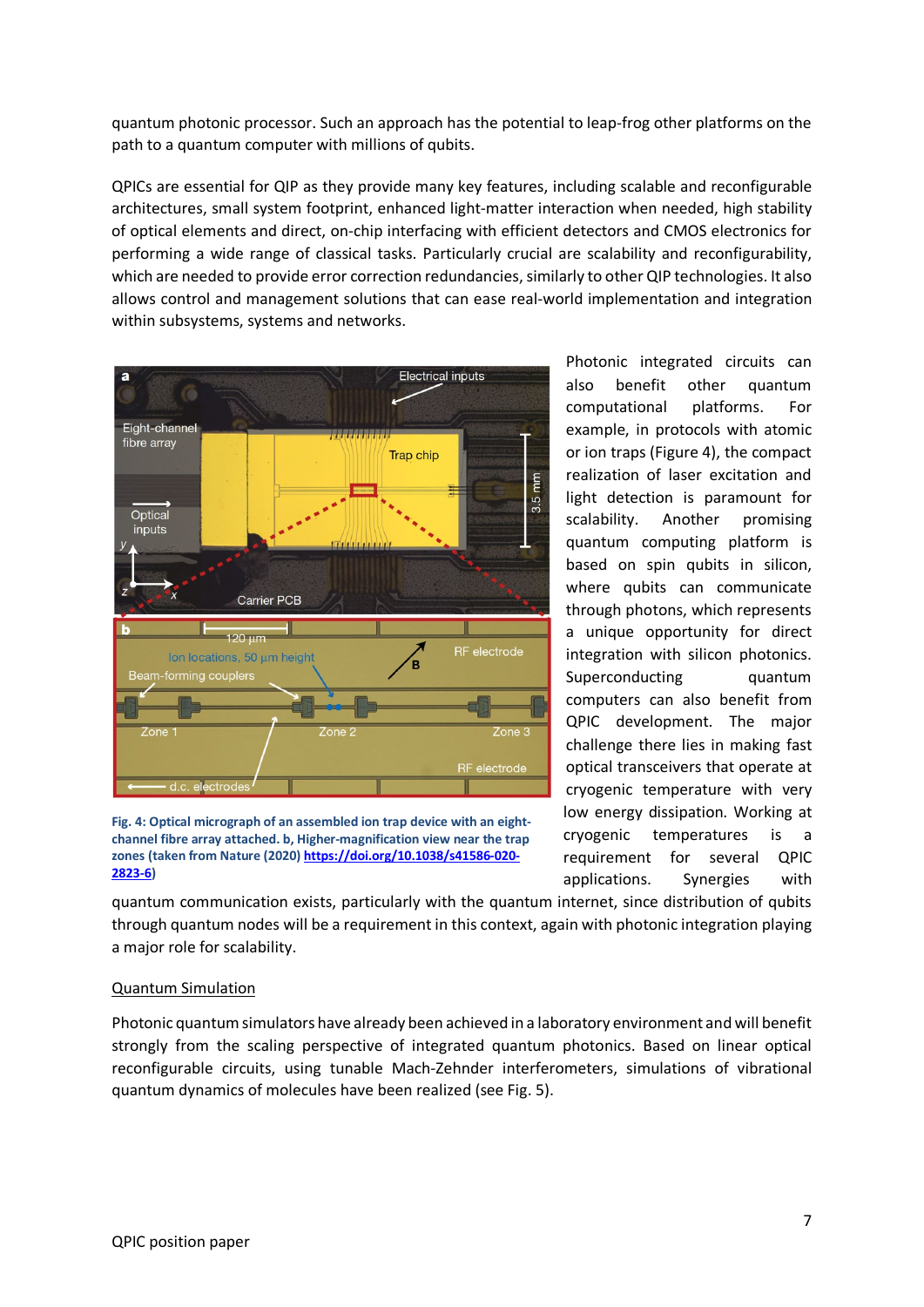

**Figure 5: Quantum photonic integrated circuit with thermo-optic phase shifters (bottom) allows for simulating the vibrational quantum dynamics of molecules (taken from Nature (2018): [https://doi.org/10.1038/s41586-018-0152-9\)](https://doi.org/10.1038/s41586-018-0152-9)**

Scalability requires integrating these components in large low-loss circuits to minimize simulation errors based on photon losses. These efforts are also applied to "one way" quantum computing with cluster states. This approach could be particularly effective in conjunction with percolation theory strategies and would require scalability footprints that are aligned to what integrated photonic circuits can achieve. This is very pertinent for quantum simulation tasks, which are expected to impact a number of shortterm research and development applications without the requirement of handling a significantly large number of qubits.

Atomic or ionic quantum simulators are presently witnessing major developments,

with quantum on-chip requirements to reduce footprint and increase dimensionality. These usually require light for control and probing purposes outside the standard optical telecommunication band and therefore different photonic platforms. Efforts largely overlap with the quantum communication and quantum computation objectives, especially in terms of integration of active elements, coupling and routing.

#### Quantum Sensing & Metrology

Quantum sensing and metrology employ the fundamental laws of physics to optimize precision while exploiting quantum effects that have no classical analogues (such as entanglement and squeezing), aiming at increasing detection and resolution for many practical and innovative problems. For example, low-power quantum radars are interesting not only for stealthy short-range target detection but also for proximity sensing and environmental scanning (e.g. in robotic applications). There is also a significant interest in new laboratory instrumentation (e.g. super-resolution) enabling the study of new material and device physics.

Photonic integration will be a significant enabler in the fields of compact quantum light sources, onchip, single-photon detection and signal routing. They solve problems from diverse areas such as quantum reading, single and entangled photon LIDAR, quantum illumination, and quantum-enhanced optical super-resolution, addressing scalability and stability issues, including fast on-chip data analysis. Fig. 6 a) shows an optical circuit connected through fibre optics to light sources and detectors used for quantum sensing. Many quantum sensor systems require low-noise solutions and would particularly benefit from integrating all components on a chip. Figure 6 b) shows a QPIC with a singlephoton detector.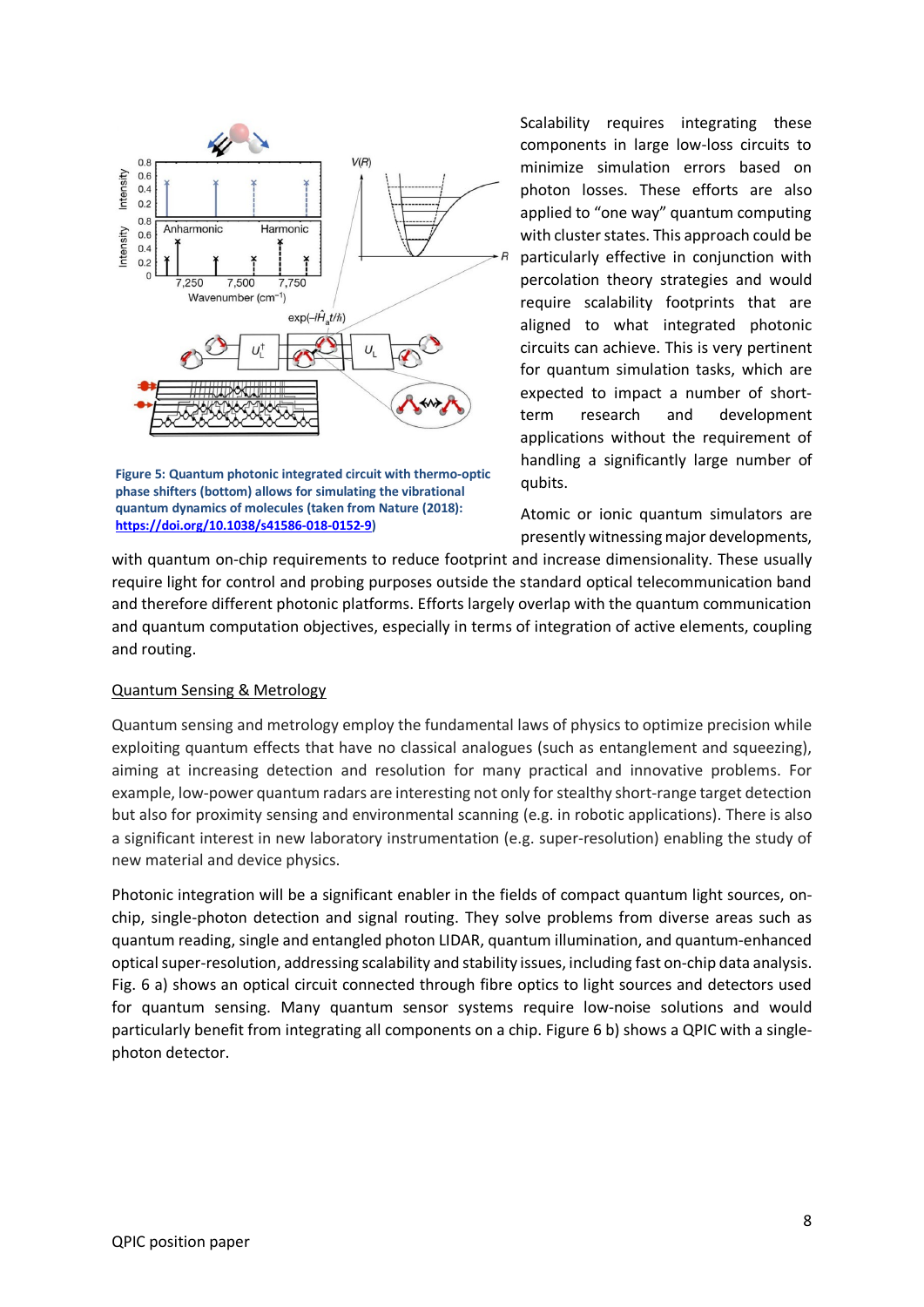

**Figure 6: a) Schematic of a compact and versatile integrated photonic circuit for adaptive Bayesian multi-parameter estimation (taken from npj Quantum Information (2020): [https://doi.org/10.1038/s41534-020-00326-6\)](https://doi.org/10.1038/s41534-020-00326-6). b) Optical microscope image of two (D1 and D2) Superconducting Nanowire Single Photon Detectors (SNSPDs) integrated on top of a silicon nitride PIC made of two 50:50 Y splitters and input/output ports realized with grating couplers. (Freely adapted from Optica (2019)[: https://doi.org/10.1364/OPTICA.6.000823\)](https://doi.org/10.1364/OPTICA.6.000823)**

Other applications for photonic integration are sensor systems where light is used to control and probe quantum states, such as in sensors based on laser-cooled atom systems or diamonds used for gravity, acceleration and magnetic sensing. Those currently utilise several discrete components connected through optical fibres and would benefit from integration to reduce size and cost and improve robustness. Applications in bio-sensing, medical diagnostics, pharmaceutical drug testing and genomics could significantly benefit from photonic integration of quantum sensors with micro-fluidic platforms.

#### Basic Science

Underpinning the research into quantum technologies is a strong effort to understand and exploit basic quantum effects. While this effort is pervading the research community, it is evident that photonic integration is an important enabler for fundamental science discoveries. Examples include endowing and controlling novel quantum effects in semiconductor integrated optical cavities (e.g. quantum light from coupled quantum modes or advanced frequency combs), novel topological states with integrated photonic circuits and their detection/characterization, quantum walk physics, and novel insights into interacting spin systems when matched to quantum simulation efforts.

#### **The European Quantum Flagship**

In the ramp-up phase of the Quantum Flagship, 19 projects have been funded $^1$ , working in all four of the pillars mentioned above. A survey of the Quantum Flagship projects concluded that most projects (12 out of 19) are working on versions of QPICs or intend to develop QPICs in future, as shown in the pie chart in Figure 7. A detailed table with the description of the projects and their link to QPICs is provided in Appendix A. That table also includes a selection of QuantERA projects with connections to QPIC development and application, highlighting that a significant fraction of projects benefits from QPICs, signifying the need for a European effort to develop an infrastructure for quantum photonic integrated circuits.

<sup>1</sup> Out of the 21 funded projects 19 started with the beginning of the ramp-up phase on 1 October 2018. The two projects NEASQC and QLSI started on 1 September 2020 and are not included in the survey.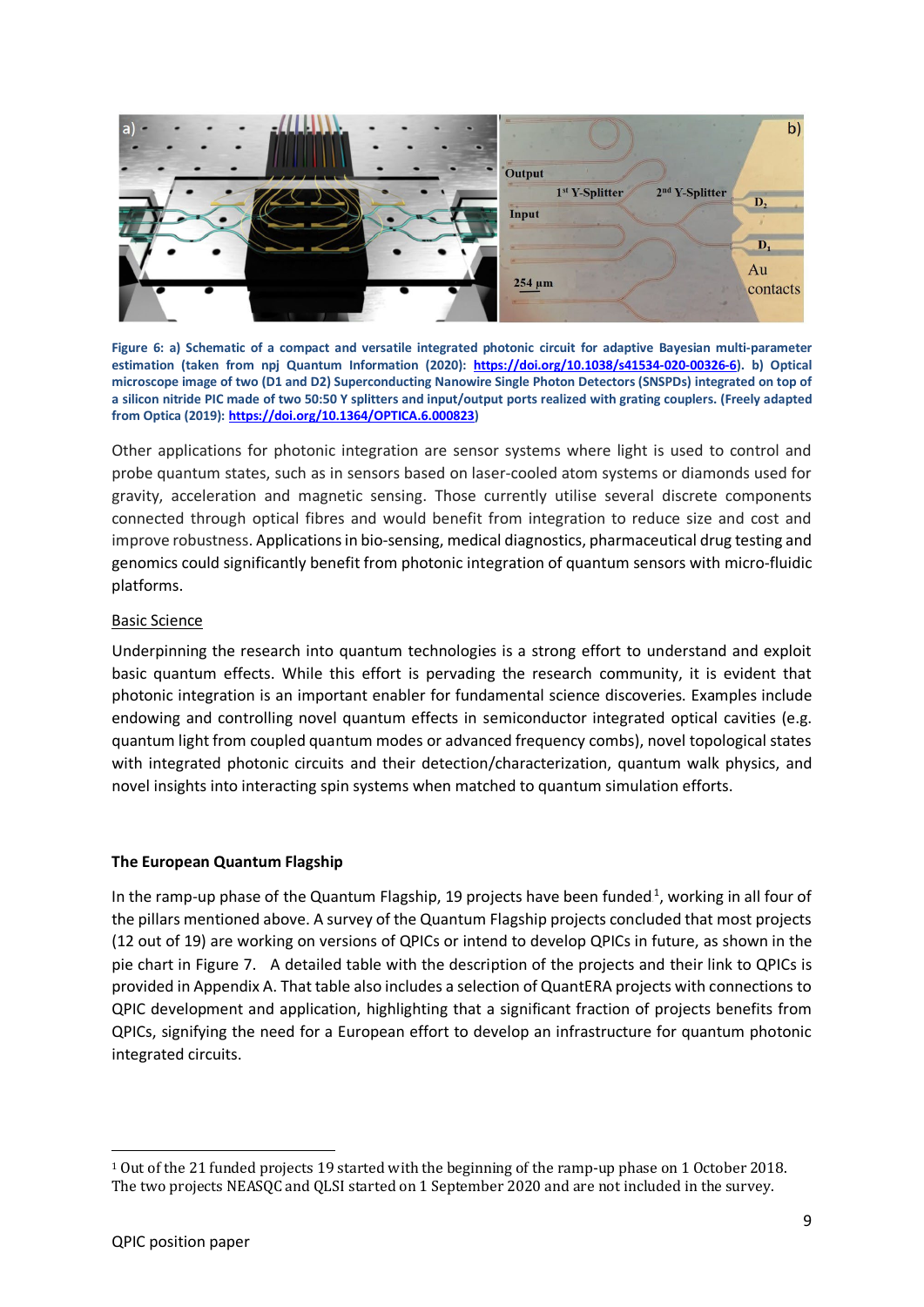

**Figure 7: Pie diagram illustrating the need of quantum photonic integrated circuits within the Quantum Technology Flagship projects during the ramp-up phase.**

# **Quantum Photonics Challenges**

# *Photonic quantum devices and components*

Photonic integration presently spans a range of maturity levels, from large-scale deployment of complex PICs in classical telecommunications systems, to highly experimental platforms addressing specific application needs. We are still in the early days of the technological implementation of quantum PICs, and many challenges remain to be overcome, including the development of dedicated photonic integrated devices and/or components tailored to the needs of the envisioned quantum applications. Below we consider a lengthy but surely incomplete list of devices currently being developed for integration, each at a different stage of maturity because the requirements for integrated quantum applications are very challenging:

Components:

- On-chip quantum light sources (e.g. based on nonlinear and high order processes, squeezed light and quantum emitters such as quantum dots, colour centres, defects, and 2D materials)
- Active and reconfigurable photonic circuit elements (attenuators, switches, and modulators based on electro-optic, thermo-optic or MEMS and micro-optical elements)
- On-chip quantum memories (e.g. atomic and solid state based)
- Passive photonic integrated circuit elements (e.g. polarisation preserving, ultra-low-loss optical waveguides, couplers, cavities, splitters)
- Integrated detectors for various wavelength ranges (room temperature or cryogenic, low noise, high efficiency, high timing resolution, small dead time)
- Packaging (e.g. 100s of fibres with cryogenic compatibility, high optical isolation)

Devices:

• On-chip photonic and electrical control and read-out units (on-chip lasers, power stabilization, feed-forward electronics, with possible cryogenic compatibility)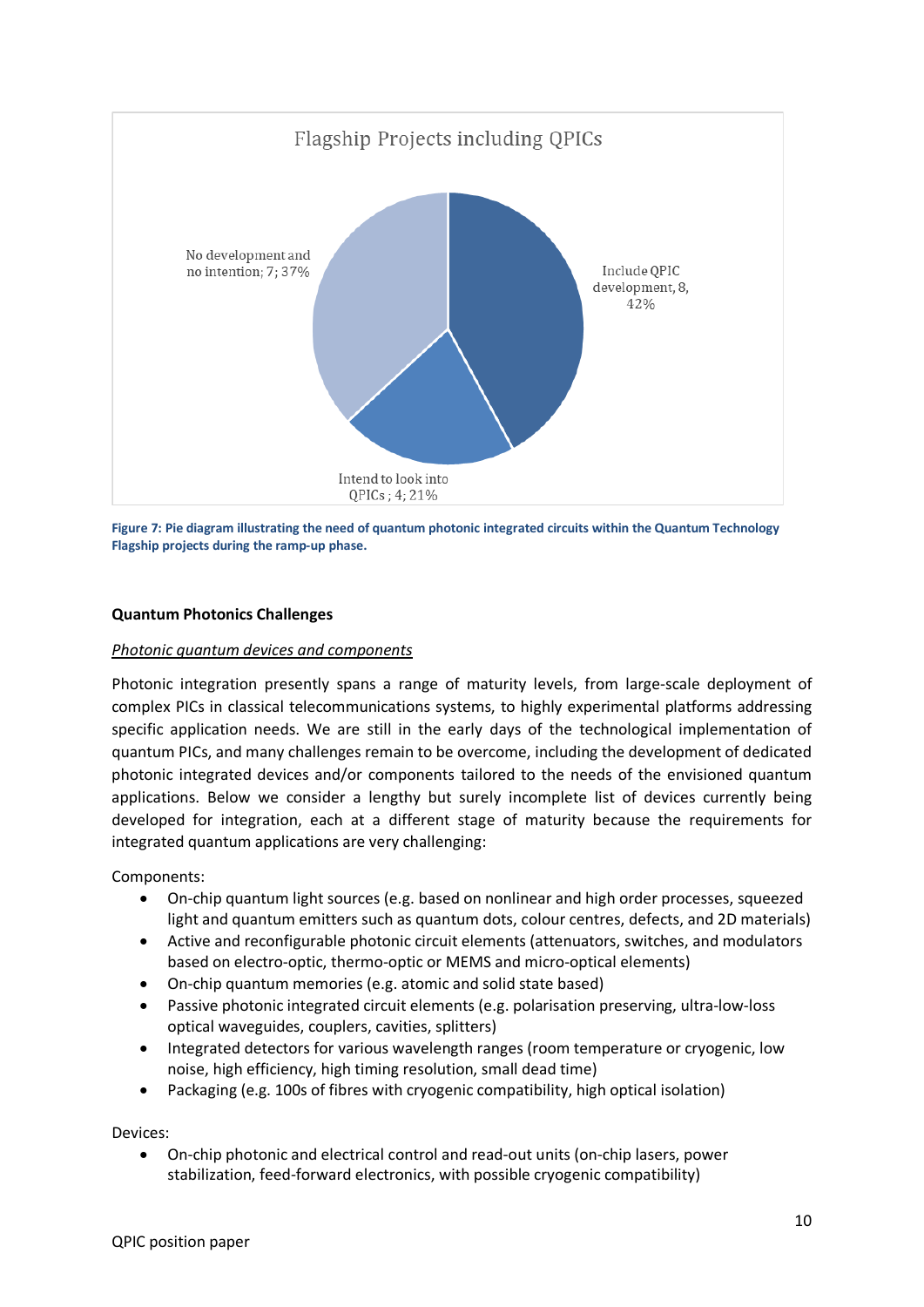- Large-scale integrated optical photonic processors including on chip quantum random number generator
- On chip and efficient quantum frequency converters
- On chip quantum sensing of biological fluids (hybrid chips with microfluidics)
- On chip low noise and coherent receivers and qubit generators with decoy state functionality
- Integrated cluster state generation, fusion, manipulation and readout units.

#### *Quantum photonic integration into PIC platforms*

Quantum photonic integration has transitioned from fundamental research to application-driven activities. Several research groups and start-ups have begun to develop QPICs on existing platforms. However, as with their classical counterpart, it is improbable that a "one for all" solution based on a single technological platform exists. Multiple applications will require custom integration.

There are a number of platforms currently being developed and investigated for specific quantum applications, particularly in terms of their suitability for novel hybrid and heterogeneous integration approaches compared to their classical counterparts (e.g., the potential of cryogenic detectors will only be fully utilized if they are integrated directly on-chip). Some prominent platform examples are listed below:

- **Silicon photonics and associated hybrid integration** is in itself a family of platforms, including silicon-on-insulator (SOI) and silicon nitride.
	- o **Silicon-on-insulator** technology has mainly been developed for telecom wavelengths and has been applied to QKD. When matched to hybrid/heterogenous integration, silicon photonics can incorporate a number of different elements, such as active III-V materials emitting in the infrared as quantum light or simply as excitation sources, silicon/germanium or hybrid detectors (e.g. SNSPDs), and other nonlinear and active elements/materials for various needs including quantum memories.
	- o Wafer scale **silicon nitride platforms** are witnessing a growing interest, as they are not limited to the infrared region and allow for higher energy photons (for example they allow a broad transparent window for ion-based computing) and come with the significant advantage of low losses (when specifically designed). They are also suitable for hybrid integration (and MEMS structures). Pairing these platforms with polymer waveguiding offer additional advantages in terms of manufacturability (also true for what follows below).
- **III-V platforms (InP and (Al)GaAs**) readily provide efficient active sources (and detection); deterministic high-fidelity sources of single and multiple photons based on cavities and waveguides; efficient, high bandwidth modulators, as well as various passive functions. These platforms can offer high-functionality monolithic circuits operating in various different wavelength ranges, with efficient active devices and low optical losses.
- **Silica-on-insulator / laser-written silica / various glasses** can be matched to other platforms to create complete systems, especially for applications such as boson sampling, quantum walks, and quantum simulations, not excluding advanced microfluidics for sensing designs.
- **Lithium niobate** waveguide circuits (including lithium niobate on insulator, LNOI), can provide fast and efficient electro-optic control of light on chip (e.g. modulation) and wavelength conversion (e.g. parametric down conversion, second harmonic generation) in a wavelength range from 350nm to 5.5 µm, as well as hybrid integration with non-classical light sources and detectors.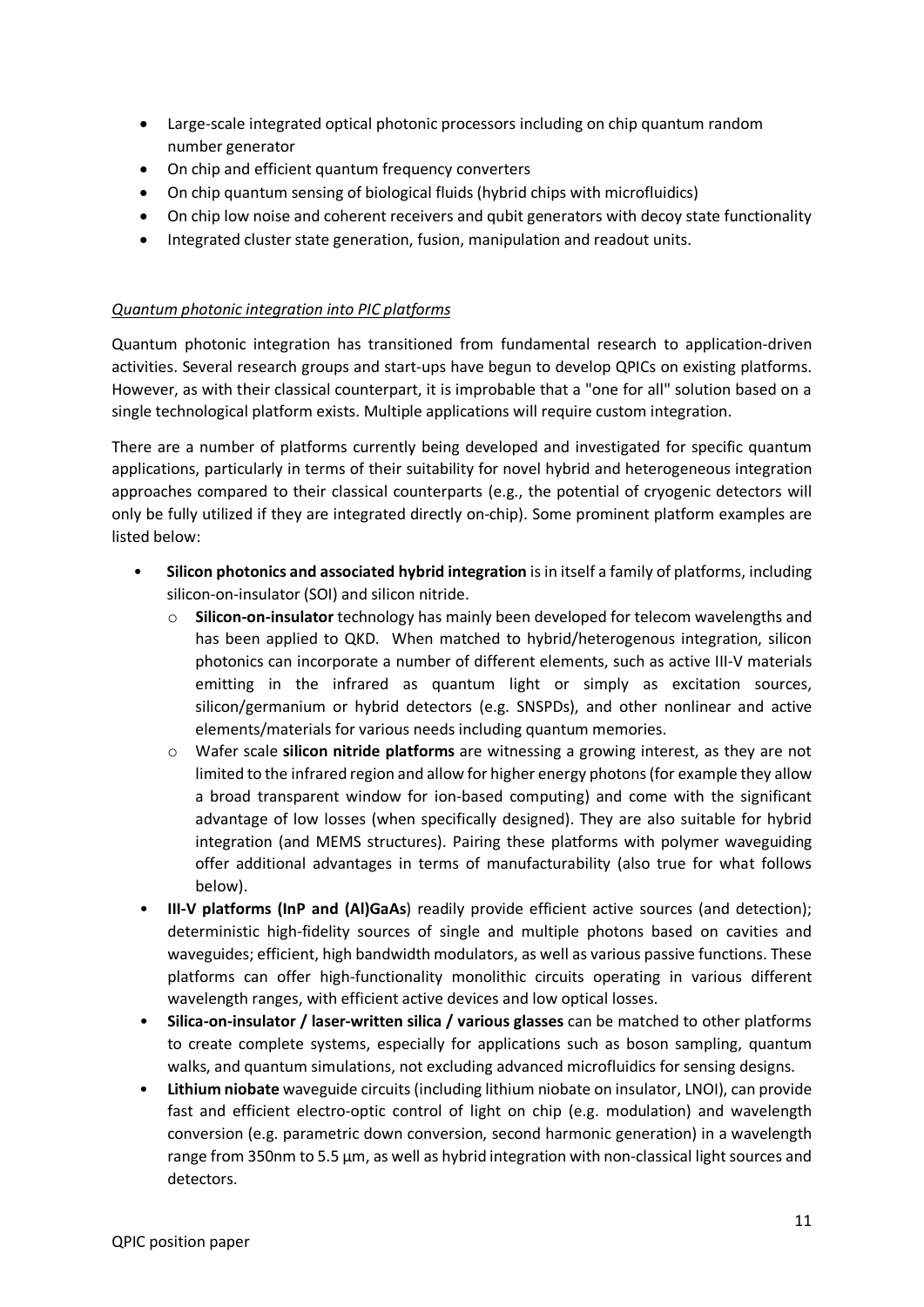• **Other substrates** (and their possible integration with previous platforms) include diamond and diamond defects as qubit centres/quantum light sources or as quantum environment probes, various 2D materials (early stages), silicon carbide (SiC), nitrides (III-N), tantalum pentoxide (Ta<sub>2</sub>O<sub>5</sub>), barium titanate (BaTiO<sub>3</sub>), and others.

For some applications, cryogenic versions of the above photonic and electronic integration platforms will be required, together with appropriate packaging and assembly schemes, in order to facilitate complex quantum circuit operations.

We should highlight here the need to develop high performance packaging and assembly technologies specifically for quantum applications, where coupling losses are critical, and cryogenic operation may be a requirement. In turn, this also means the development of suitable read-out and control electronics as well as their packaging. Packaging and assembly developments are as important as the QPIC developments themselves, no matter which integration method is chosen.

# **Market potential from a European perspective**

QPICs are featuring as prominent quantum technologies as evidenced by the current activities. They are needed in quantum computing and simulation, quantum communications, QIP, metrology and sensing and their applications. If they are not developed in Europe, they will certainly be developed elsewhere, with Europe falling behind in this area and ultimately in the field of quantum technologies as a whole.

Major initiatives in quantum technologies have been established around the globe. Public funding worldwide is estimated at over  $\epsilon$ 18bn<sup>2</sup>, including the initial funding of  $\epsilon$ 1bn (over 10 years) of the European Flagship on Quantum Technologies(European investment increased significantly since then though the exact amount remains unclear) and other multibillion investments released through the quantum science and engineering programmes of the UK, Germany and France. Soaring public funds find their match in VC investments to start-ups and significant resource allocation to quantum technology programmes in global technology giants across the full value chain, from technology enablers and the hardware stack to quantum software and applications in communications, computing, and sensing. These investments are triggered by progress in the field and reflect the significant market size for quantum technologies. Market estimates range from US\$2.9bn in 2030 (Yole Development)<sup>3</sup> to the more aggressive forecast of \$31.57bn by 2026 (Research & Markets)<sup>4</sup>, typical for emerging technologies. The telecom market alone, specifically for quantum cryptography and timing applications, accounts for approximately one third of the total market, or possibly more, and provides a large near-term addressable market of quantum systems and services based on QPICs. Quantum computing, leading in terms of market size, also presents a great opportunity for QPICs as demonstrated by recent progress of scalable photonic computation.

Europe has an extraordinary strength and knowledge in quantum photonic integration, along with a vibrant ecosystem that could be pulled together to define global quantum supply chains. There are several top-class facilities and world-leading groups with major academic contributions across several European member states. These are complemented by major European RTOs with dedicated cleanroom facilities supporting the research and development of quantum photonic devices and

<sup>2</sup> <https://onlinelibrary.wiley.com/doi/10.1002/phvs.202000044>

<sup>3</sup> <https://www.i-micronews.com/products/quantum-technologies-2021/>

<sup>4</sup> <https://www.researchandmarkets.com/reports/5317365/quantum-technology-market-by-computing>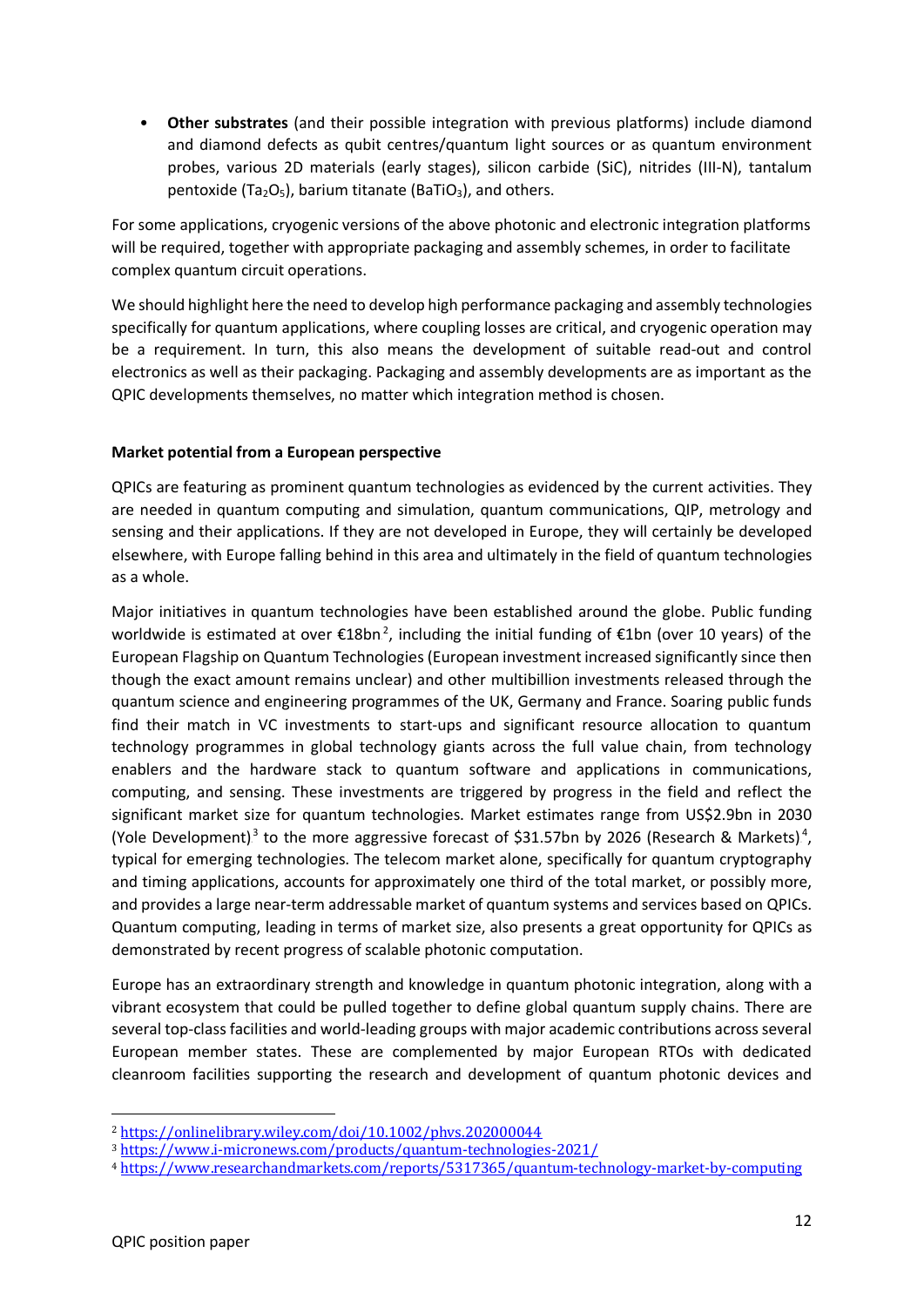components and their integration into systems, as well as shared deployment infrastructures and close-to-market testbeds. These efforts cover a number of major platforms.

Regarding industrial interest, we see a large number of quantum photonics start-ups and SMEs providing enabling technologies for QPICs, as well as the many large European companies that are already actively involved in quantum technologies (e.g. Atos, BAE Systems, Bosch, BT, Teledyne, Telefonica, Thales). Examples of smaller companies presently engaged in this field (and this is surely not an exhaustive list) include AegiQ (single photon sources), APE (single photon sources), AUREA (entangled photon sources and counters), CSEM (LNOI for QPICs), Duality Quantum Photonics (QPICs), FISBA (optical components and microsystems), IDQ (QKD), imasenic (single photon detector arrays), KETS (quantum secure communication), LIGENTEC (silicon nitride for QPICs), LightOn (optical processing units for machine learning), LioniX (silicon nitride PICs and hybrid assemblies), M Squared Lasers (atom interferometers, quantum sensors, quantum computing), NuQuantum (single photon detectors and sources), Orca Computing (quantum computation and photonic memory), OROLIA (space atomic clocks), Q.ant (lasers for Quantum technologies, owned by Trumpf), QLM (quantum imaging for gas detection), QUANDELA (quantum light emitters), QUARTIQ (optical single-ion clocks), QuiX (silicon nitride QPICs for machine learning & quantum computation), SMART Photonics (PICs), Sparrow Quantum (deterministic single-photon chip technology), Toptica Photonics (tunable diode lasers for optical clocks & quantum sensors), Vixar/OSRAM (VCSELs for atomic sensors), VLC Photonics (QPICs design), and VPIphotonics (design software for QKD). The quantum photonic integrated circuit start-up PsiQuantum, which recently raised over €200M, is largely a spin-off of European laboratories, though now based in the USA. Fortunately, several European startups are now also working in this area.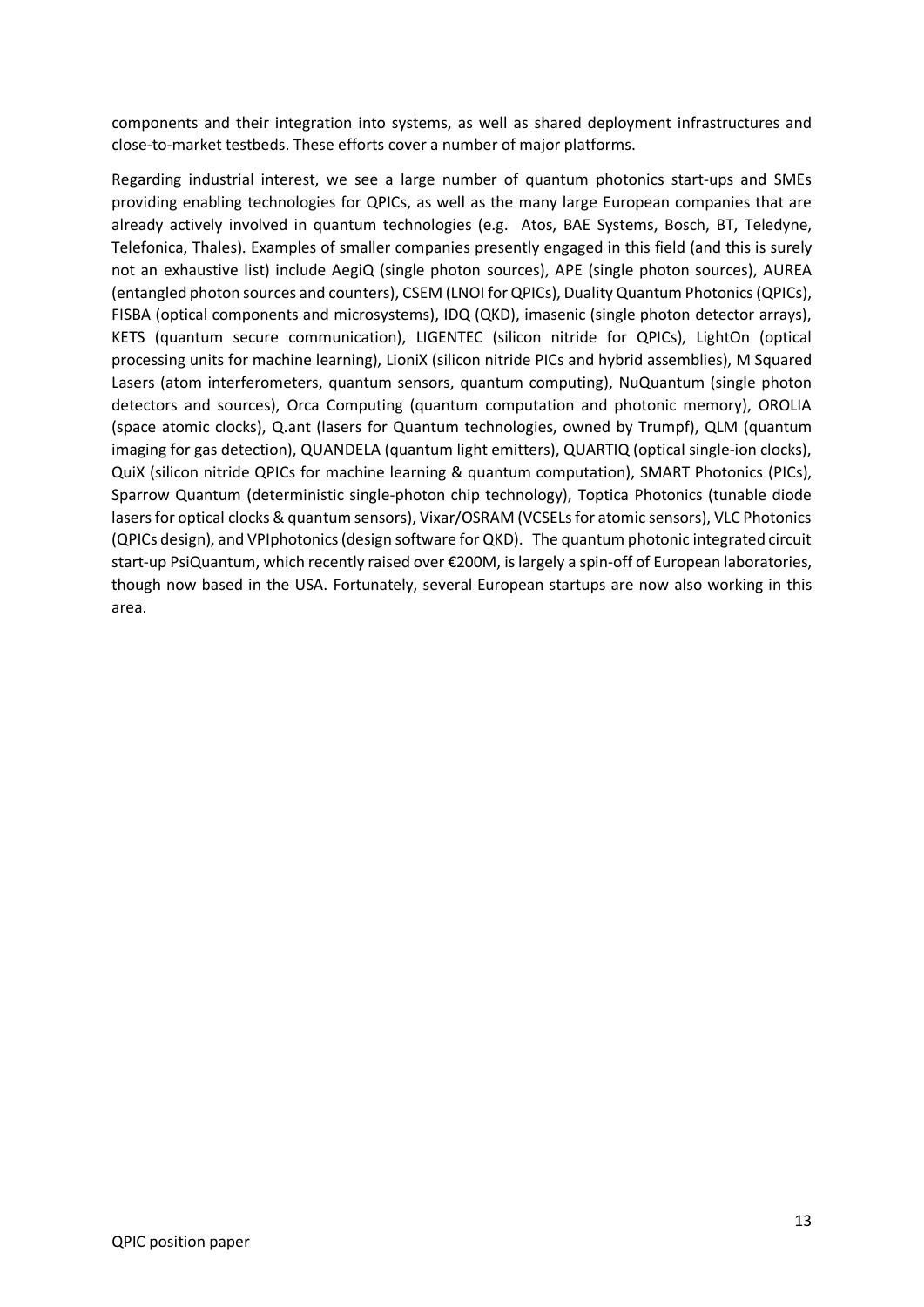#### **A European vision for photonics integration infrastructure**

While there is extensive research and development in classical photonic integration and major deployment in specific applications such as telecom, it is only at its early stages regarding wider applications and market penetration. Several monolithic, hybrid, and hetero-integration platforms are presently being investigated, and there is likely to be consolidation in the next few years as the technologies develop. They will be leading technologies for the deployment of future data centres, 5G and the coming 6G and the internet of things in which the highest security will be the primary requirement.

Applications of quantum photonic integration have emerged on top of the foreseeable short- and medium-term developments. Those linked to quantum information and communication have a better chance to leverage 'classical' platforms and exploit them as the foundation of scalable and robust QIP devices. This entails developing quantum nodes, subsystems and systems for real-world implementation and the improvement of the maturity and readiness level, thus reducing the time-tomarket of quantum technologies in future quantum communication networks. Nevertheless, the envisioned quantum devices are likely to have specific requirements that are not currently provided by 'classical' platforms, e.g. a combination of extremely low losses, photon indistinguishability, and photon polarization transparency. These specific features require dedicated developments that need investment to push the current fabrication technologies to a more mature level and to improve the device packaging and integration, which is typically one of the most critical steps for device losses and reliability. This development is risky and is accordingly unlikely to be funded by private or corporate sources. It would significantly benefit from European funding, pulling pan-European efforts, expertise and resources together, which is likely to be more successful than single national funding.

Europe has a very strong and dynamic ecosystem that can be harnessed to position Europe in the global supply chains of quantum photonics technologies and services. However, there is a risk of effort being dispersed into a collection of competitive endeavors in the absence of strong support, including coordination, at the European level. To avoid that risk and to sustain European leadership, a highly visible quantum photonic infrastructure and research base needs to be promoted.

A community can be built around existing "classical" facilities to leverage from their experience, investment and manufacturing capability and, where required, augment them with new facilities that deliver unmet functionalities and specific performance enhancement, drawing in new players. This would be a more efficient use of European investment, allow existing suppliers to grow, and establish a widely exploitable multi-technological infrastructure open to European researchers much faster than starting afresh.

#### **Recommendations for actions**

- Make QPICs a European priority as a disruptive enabling quantum platform
	- QPICS are essential for quantum technologies. They are required to achieve the functionality, compactness, robustness and cost that are needed to enable wide adoption for quantum technologies. From the 19 Quantum Flagship projects that started at the beginning of the ramp-up phase, more than half have already expressed the need for collaborative photonic integration efforts. Europe has developed a strong position in photonic integration over the past decades, but the rest of the world is not standing still. We need to foster our expertise in key technologies, address emerging markets, and build a strong infrastructure for Europe to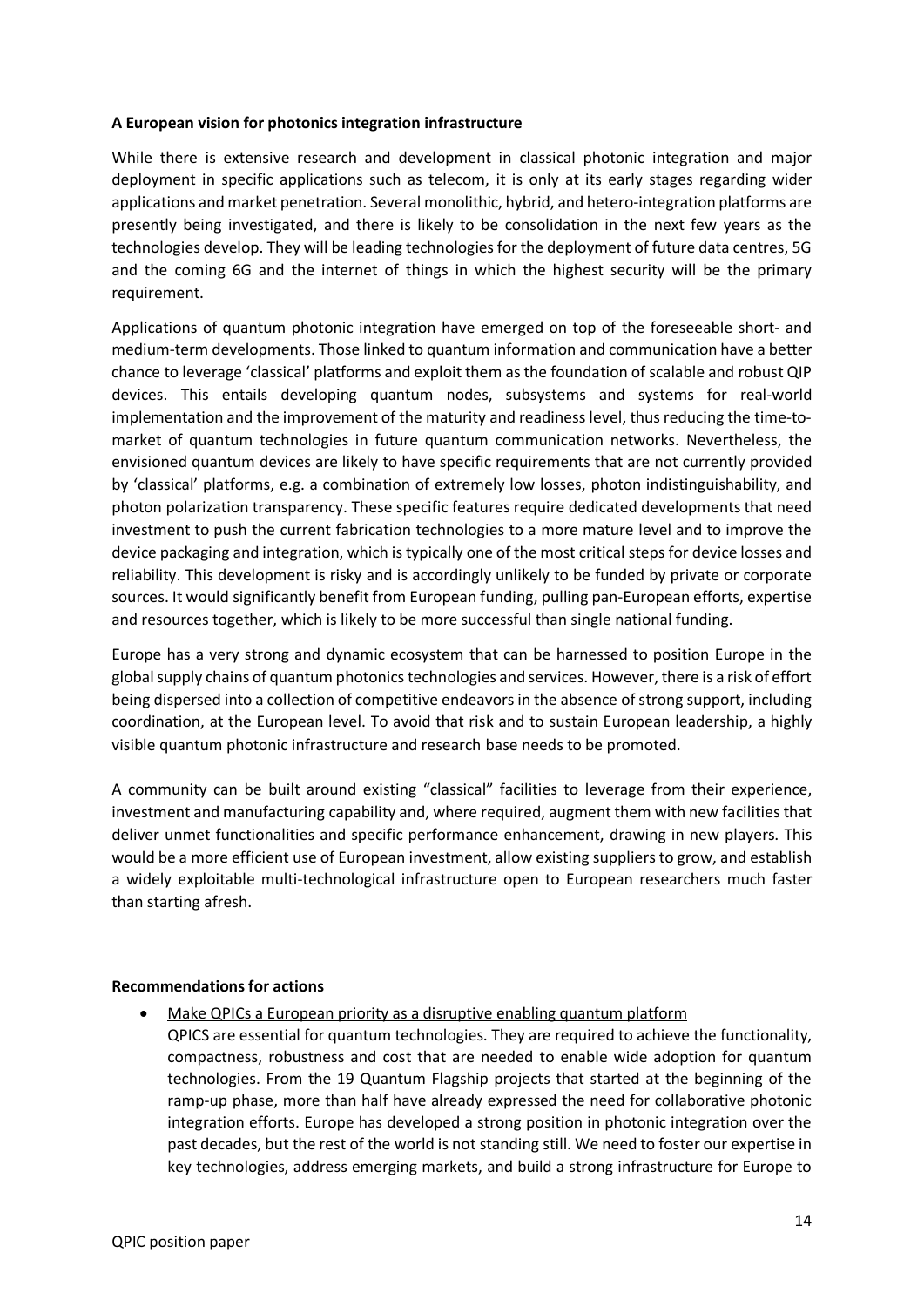maintain its leading role in quantum photonic integrated circuits and prioritize photonic integration as a key enabling technology.

- Strongly support the development of materials, devices and components associated with quantum photonic integration with tailored programs Quantum performance of photonic circuits is driven by new and improved materials, advanced integration, and packaging. Without the development of new platforms, new onchip devices and modules with better functionality, accuracy and stability, Europe will not cope with the demands of the world market. Thus, Europe needs to invest in developing components and supply chains for new photonic integration platforms and ensure that it maintains a globally leading position in these key technologies.
	- $\circ$  We recommend joint or coordinated Horizon Europe calls between the Quantum Flagship and Photonics Partnership, the next opportunity for which will be in the Horizon Europe work programme for 2023/24. Both initiatives can benefit from each other: quantum technologies require new solutions which could also benefit other application areas. The collaboration will cross-fertilize. On a related note, we also recommend joint roadmapping activities in key areas.

# • Promote infrastructures for QPICs

Quantum photonic integrated circuits are based on several key technologies, each requiring dedicated expertise, equipment, and facilities to be brought together. Europe must promote a coordinated approach to ensure complete coverage of these strategic technological capabilities within Europe and to build synergies between key stakeholders.

- o Link-up existing PIC activities/projects/infrastructures with the Quantum Flagship and other EU-funded projects. Extend this aspect to regional developments
- o Safeguard European capacity to manufacture innovative quantum technology
- o Develop platform technologies and pilot lines for QPICs by building appropriately on existing centres and expertise
- o Ensure availability of supporting technologies such as packaging, testing and system integration
- $\circ$  Take measures to ensure effective innovation and market introduction, so that IP generated in Europe leads to exploitation within Europe.
- Invest in a significant education effort to train next generation quantum photonic engineers As integrated quantum photonic technologies become a reality in everyday life, there will be an ever-growing demand for scientists and engineers with substantial knowledge of quantum photonics, photonic integration and its technological applications. The current talent pool is insufficient to ensure future quantuminnovation. Europe cannot afford to have the next wave of tech unicorns located outside Europe. We need to provide the young generation with the education needed to become the next entrepreneurs in quantum photonic technologies and make their own start-ups in Europe.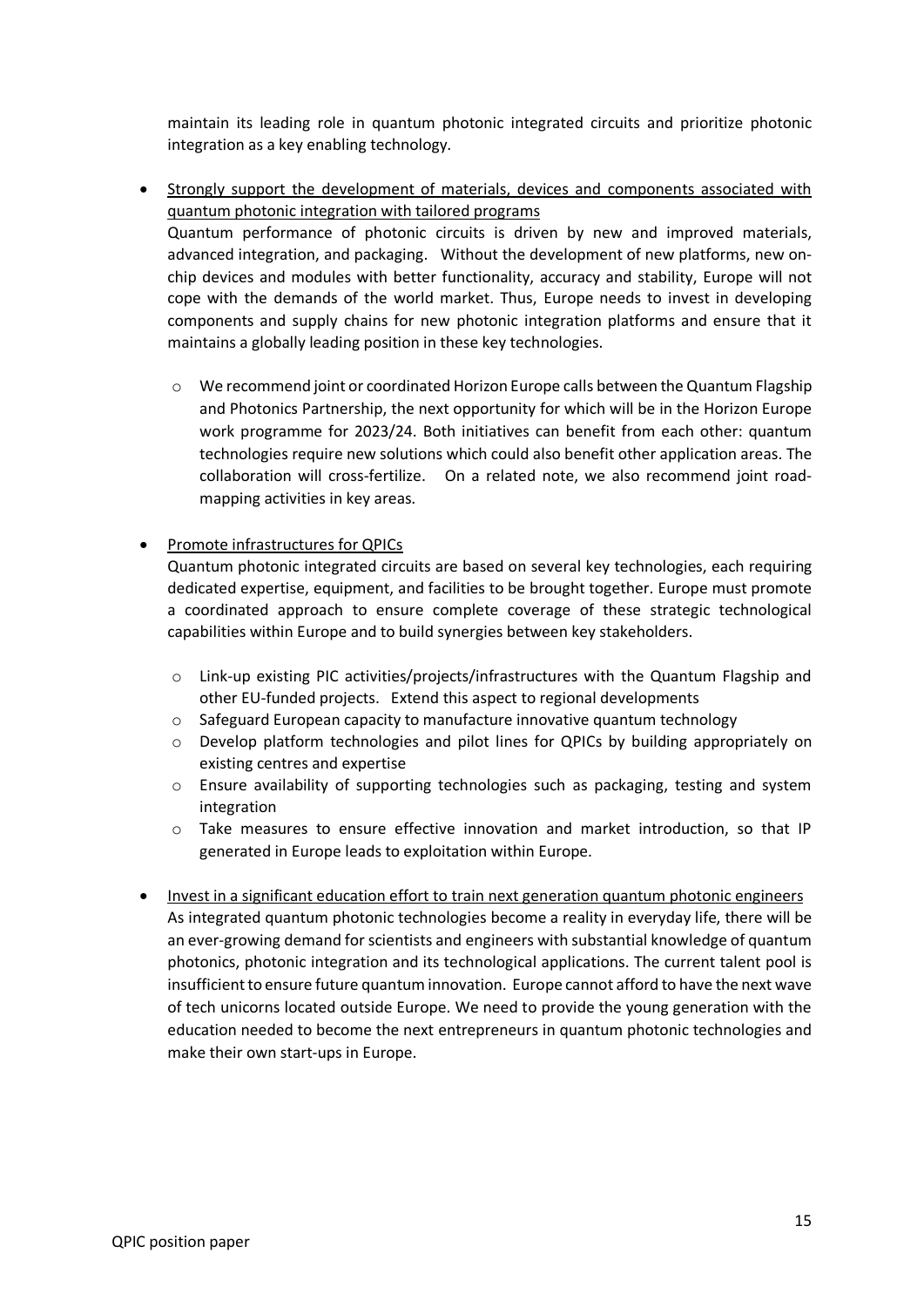|                              | <b>QPICs</b> | <b>QPICS for</b>                                                                                                                                                                                                                                                                    | <b>Project description</b>                                                                                                                                                                |
|------------------------------|--------------|-------------------------------------------------------------------------------------------------------------------------------------------------------------------------------------------------------------------------------------------------------------------------------------|-------------------------------------------------------------------------------------------------------------------------------------------------------------------------------------------|
| <b>Quantum Communication</b> |              |                                                                                                                                                                                                                                                                                     |                                                                                                                                                                                           |
| <b>CiViQ</b>                 |              | Receiver,<br>transmitter,<br><b>QRNG</b> components<br>https://civiquantum.eu/                                                                                                                                                                                                      | Development of quantum-enhanced<br>physical layer security services that can<br>be combined with modern<br>cryptographic techniques, to enable<br>unparalleled applications and services. |
| <b>QIA</b>                   | (intention)  | on-chip platforms of<br>quantum network nodes,<br>photonics integration with<br>ion traps platforms,<br>optical switches and ring<br>resonators, frequency<br>converters, quantum dot<br>entanglement sources,<br>optical memories<br>https://quantum-<br>internet.team/            | Quantum Internet, end to end qubit<br>transmission. Developing key hardware<br>components: quantum processing<br>nodes, repeaters. Integration into<br>existing communications networks   |
| QRANGE                       |              | QRNG chips<br>https://grange.eu/                                                                                                                                                                                                                                                    | Developing of QRNG                                                                                                                                                                        |
| <b>UNIQORN</b>               |              | InP chip for DV QKD<br>transmitter<br>InP chip for balanced<br>receiver<br>Polymer integration platform<br>for heralded and entangled<br>photon sources and<br>squeezed light<br>TIA development for CV QKD<br>Room temperature Si-SPAD<br>array<br>https://quantum-<br>unigorn.eu/ | Developing technologies for quantum<br>communication applications aiming for<br>mass-market deployment                                                                                    |

# **Appendix 1: Quantum PIC Technology in Quantum Flagship and QuantERA Projects**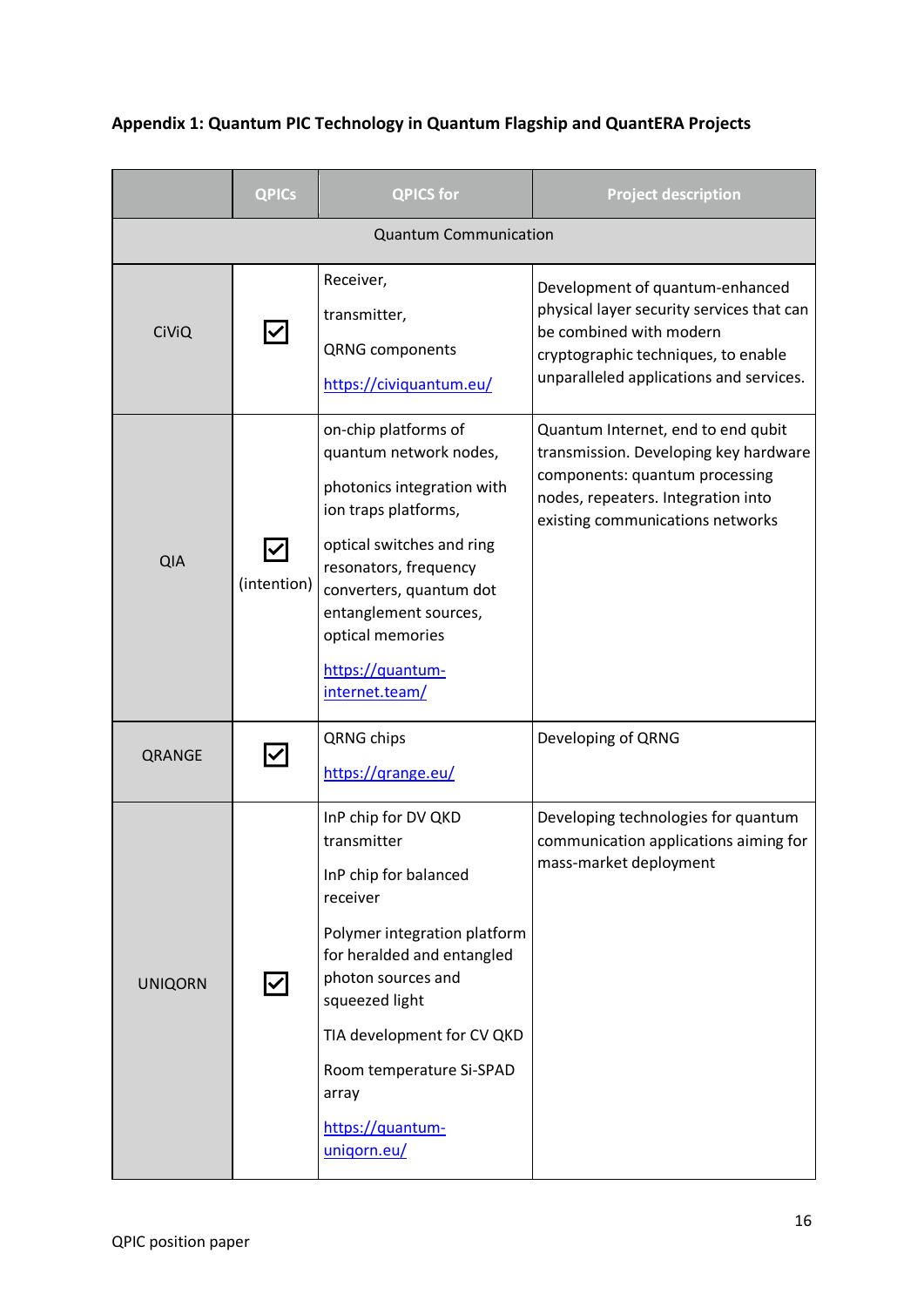| <b>Quantum Simulation</b>              |                                     |                                                                                                                                                                    |                                                                                                                                           |
|----------------------------------------|-------------------------------------|--------------------------------------------------------------------------------------------------------------------------------------------------------------------|-------------------------------------------------------------------------------------------------------------------------------------------|
| PASQuanS                               | $\blacktriangledown$<br>(intention) | integrated fibre modulators<br>and platforms for combining<br>multiple elements: e.g. beam<br>splitters, frequency<br>converters, shutters<br>https://pasquans.eu/ | Development of Quantum Simulation<br>Platforms                                                                                            |
| Qombs                                  |                                     |                                                                                                                                                                    | Quantum simulator platform made of<br>ultracold atoms performing<br>simulations for engineering quantum<br>cascade laser frequency combs. |
| <b>Quantum Sensing &amp; Metrology</b> |                                     |                                                                                                                                                                    |                                                                                                                                           |
| <b>ASTERIQS</b>                        |                                     |                                                                                                                                                                    | Development of precise sensors made<br>from diamonds to measure magnetic<br>fields, electric field, temperature or<br>pressure.           |
| iqClock                                | (intention)                         | Rugged, miniaturised laser<br>system for strontium optical<br>clock<br>https://www.iqclock.eu/                                                                     | Development of ultra-precise and low-<br>cost optical clocks                                                                              |
| macQsimal                              |                                     | Platform for integration with<br>miniature atomic vapour cell<br>with optics and electronics<br>https://www.macqsimal.eu/                                          | Development of miniaturised and<br>integrated quantum-enabled sensors<br>based on atomic vapour cells                                     |
| MetaboliQs                             |                                     |                                                                                                                                                                    | Development of a cardiac medical<br>diagnostic imaging tool based on<br>diamond quantum sensor technology                                 |
| <b>Quantum Computing Systems</b>       |                                     |                                                                                                                                                                    |                                                                                                                                           |
| <b>AQTION</b>                          | (intention)                         | Platform for laser cooling of<br>trapped atoms and ions<br>https://www.aqtion.eu/                                                                                  | Development of a scalable quantum<br>Computer                                                                                             |
| OpenSuperQ                             |                                     |                                                                                                                                                                    | Building a quantum computer with 100<br>qubits                                                                                            |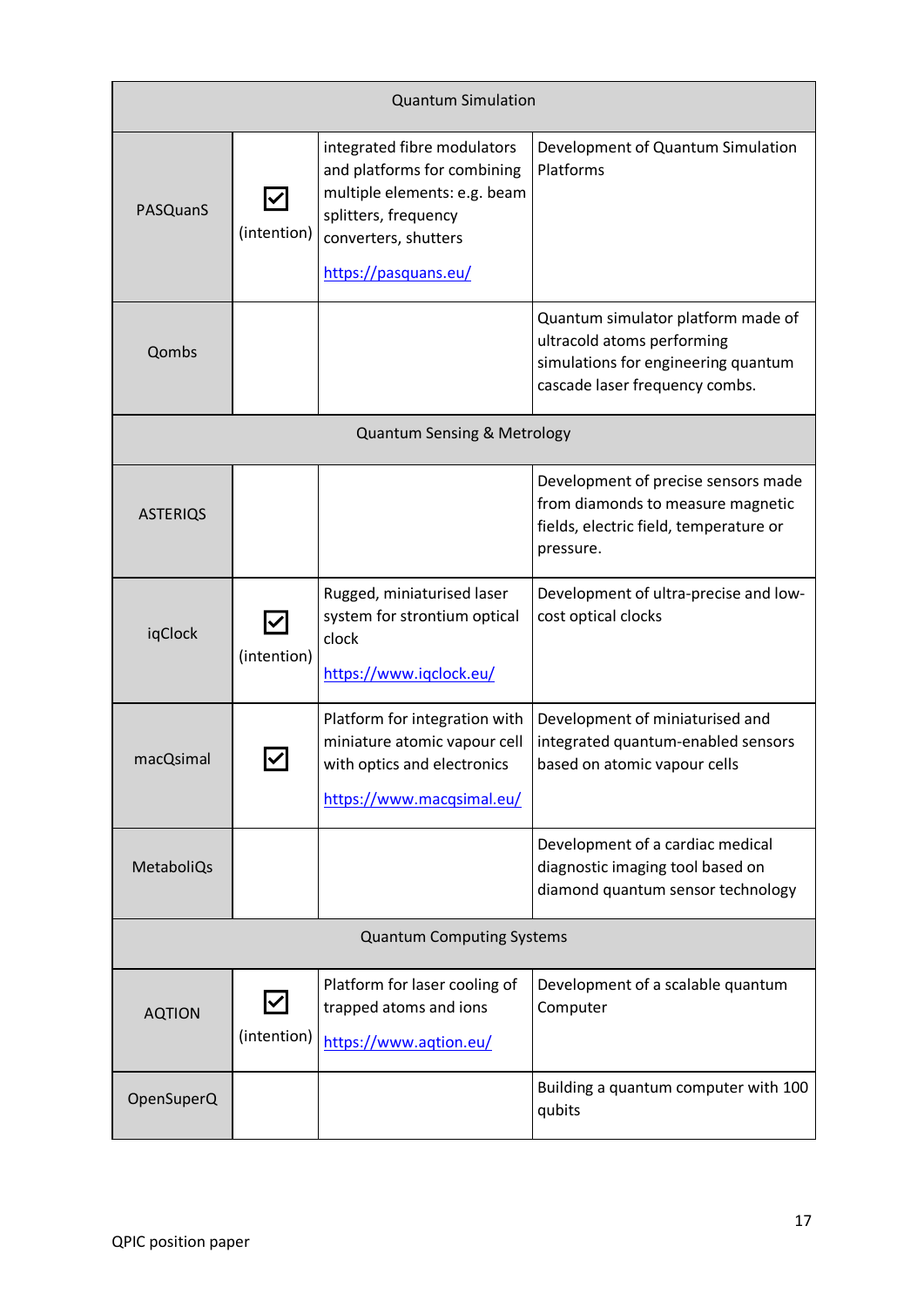| <b>Basic Science</b> |  |                                                                                                             |                                                                                                                                                                                                                                   |
|----------------------|--|-------------------------------------------------------------------------------------------------------------|-----------------------------------------------------------------------------------------------------------------------------------------------------------------------------------------------------------------------------------|
| 2D-SIPC              |  | Photonics integrated chip for<br>quantum networks<br>https://2d-sipc.eu/                                    | Exploration of new quantum devices<br>based on 2D materials for quantum<br>networks. The project focuses on<br>integrated quantum photonics devices<br>from 2D materials into integrated<br>photonic chips.                       |
| MicroQC              |  |                                                                                                             | Building a scalable quantum computer<br>based on microwave-controlled ion<br>traps                                                                                                                                                |
| PhoG                 |  | Integrated sources<br>https://www.st-<br>andrews.ac.uk/~phog/                                               | Delivering compact, versatile,<br>deterministic source of quantum light<br>based on integrated waveguide<br>networks with engineered loss, and to<br>develop its applications in metrology<br>and other quantum technology tasks. |
| PhoQuS               |  |                                                                                                             | Development of platform for quantum<br>simulation based on photonic quantum<br>fluids                                                                                                                                             |
| <b>QMiCS</b>         |  |                                                                                                             | Building a quantum architecture to<br>implement quantum communication<br>protocols for distributed quantum<br>computing. The project focuses on<br>microwave technologies.                                                        |
| S2QUIP               |  | Multiplexer for single photon<br>sources<br>https://www.s2quip.eu/                                          | Development of an on-chip<br>multiplexed entangled quantum light<br>sources as a building block for<br>quantum communication, photonic<br>quantum simulations and sensing<br>applications                                         |
| SQUARE               |  | <b>Multiple Platforms for</b><br>integration of quantum<br>photonics devices<br>https://square.phi.kit.edu/ | Development of new platforms for<br>quantum computing, networking and<br>communication                                                                                                                                            |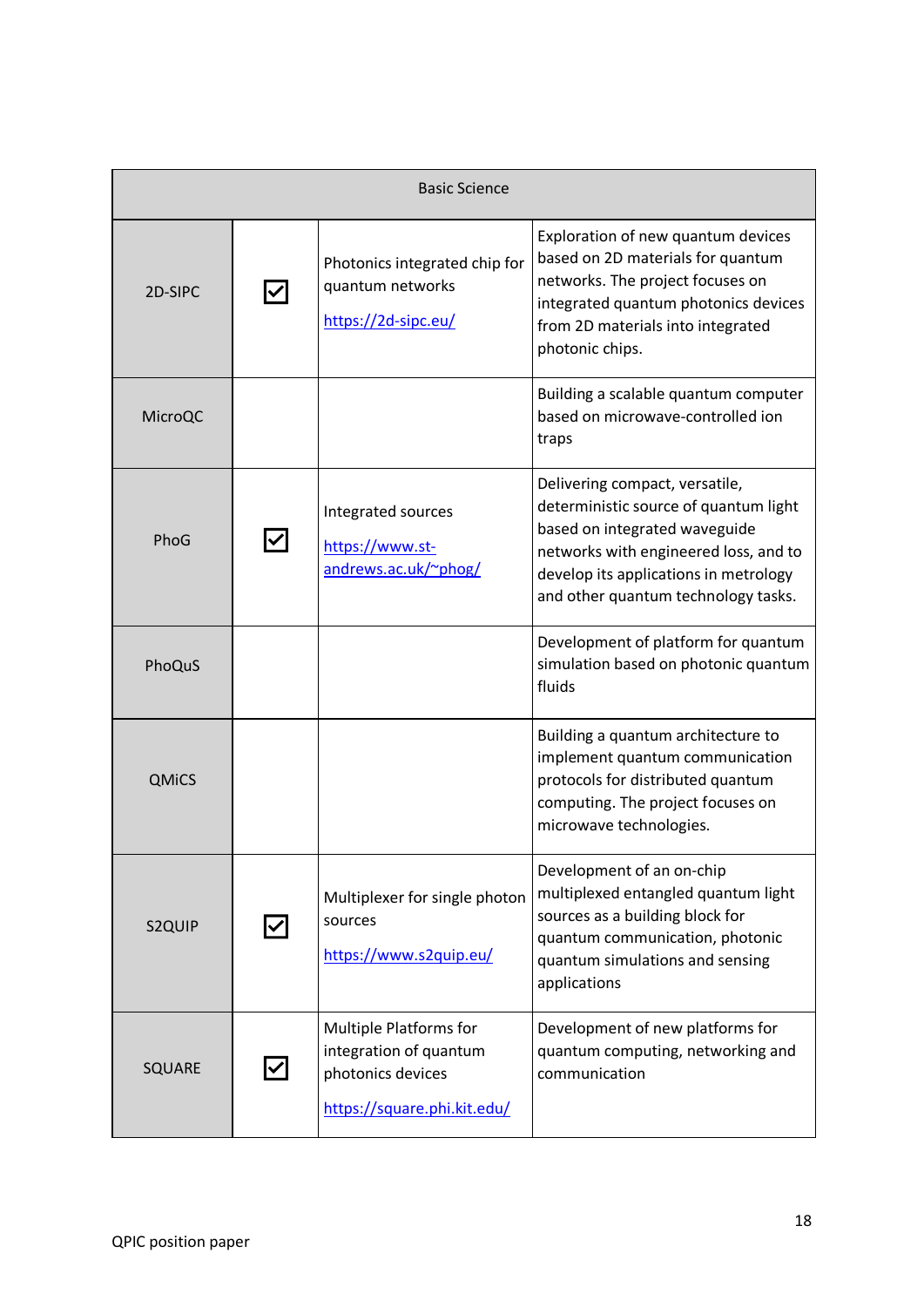| Quantera Projects (projects including QPICS; incomplete) |             |                                                                                                                       |                                                                                                                                                                                                                                                                                                               |
|----------------------------------------------------------|-------------|-----------------------------------------------------------------------------------------------------------------------|---------------------------------------------------------------------------------------------------------------------------------------------------------------------------------------------------------------------------------------------------------------------------------------------------------------|
| <b>CUSPIDOR</b>                                          |             | <b>CMOS Compatible Single</b><br>Photon Sources based on<br>SiGe Quantum Dots<br>http://www.cuspidor-<br>quantera.eu/ | CMOS-compatible photonic sources for<br>quantum communication at<br>telecommunication wavelengths,<br>targeting integration with existing SOI-<br>based quantum photonic circuits.                                                                                                                            |
| <b>HiPhoP</b>                                            |             | High dimensional quantum<br><b>Photonic Platform</b><br>http://www.quantumdot.eu/                                     | Single-photon sources based on<br>semiconductor quantum dots coupled<br>to highly reconfigurable 3D photonic<br>glass chips                                                                                                                                                                                   |
| HYPER-U-P-S                                              | (intention) | Hyper-entanglement from<br>ultra-bright photon pair<br>sources<br>http://hyper-u-p-<br>s.opticsolomouc.org/           | Quantum dot embedded in engineered<br>photonic environment for the<br>generation of highly indistinguishable<br>and entangled photon pairs with near-<br>unity extraction efficiency. Investigate<br>performance in both free space and<br>fibre based quantum networks.                                      |
| ORQUID                                                   | (intention) | Organic Quantum Integrated<br><b>Devices</b><br>http://orquid.lens.unifi.it                                           | Use of single organic molecules as the<br>interface between these photons,<br>electrons, phonons three quanta so<br>that they can work together as<br>required. Make single molecules to<br>interact with light in waveguides and<br>cavities to generate and detect single<br>photons for quantum photonics. |
| QuompleX                                                 |             | <b>Quantum Information</b><br>Processing with Complex<br>Media<br>https://quomplex.wordpress<br>.com/                 | Control the scattering process for<br>multiple photons in complex media as<br>multimode linear optical networks for<br>generating, manipulating, and<br>transporting complex quantum states<br>of light.                                                                                                      |
| SQUARE                                                   |             | Silicon photonics platform<br>for integration of quantum<br>photonics devices<br>https://www.quantera.eu/             | Development of silicon photonics<br>platform for integrated quantum<br>cryptography transmitters and<br>receivers.                                                                                                                                                                                            |